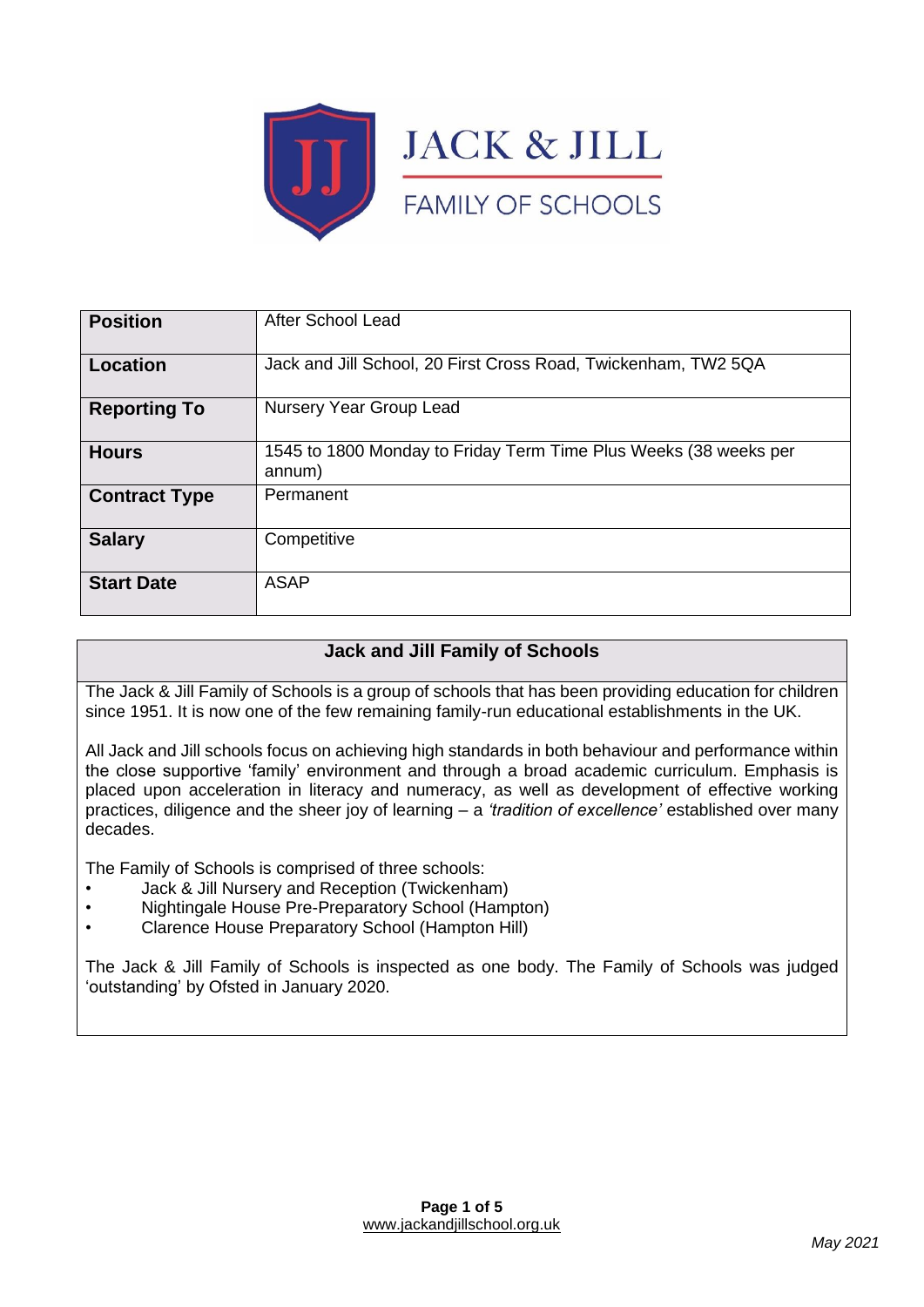## **Safeguarding**

The Jack & Jill Family of Schools is committed to safeguarding and promoting the welfare of all stakeholders. To meet this responsibility, we follow a rigorous selection process. All successful candidates will be subject to an enhanced Disclosure and Barring Service check.

#### **Structure Chart**

Principal ! Deputy Principal ! Nursery Year Group Lead ! After School Lead ! After School Teaching Assistants

**Purpose of Role**

To provide professional leadership and management of the extended hours provision at Jack and Jill School, Twickenham.

To provide safe, high-quality learning and play opportunities and care for children (aged 2-5 years) in the extended hours and to be responsible for its day-to-day organisation and operation.

All children attending are pupils at Jack and Jill School.

*Job Content*

*This job description may be amended at any time following discussion between the line manager and the member of staff to meet the requirements of the Family of Schools*

### **1. Management**

Manage resources, space, staff, and equipment efficiently to provide an efficient, effective and safe learning and play environment.

Develop and deliver ambitious plans for the provision to be included in the School Development Plan. Ensure the effective operation of all quality control systems are in line with the School Development Plan. Ensure all legal and statutory requirements are implemented. Work within agreed policies and practices including behaviour management, health and safety and safeguarding.

Ensure a safe environment for the children, that equipment is safe, standards of hygiene are high, safety procedures are implemented and fire drills/evacuations are carried out effectively. Ensure First Aid is administered appropriately as required.

Carry out day-to-day administration, including record keeping (eg accident/incident reporting), organising the purchasing of material and equipment, working within an agreed budget.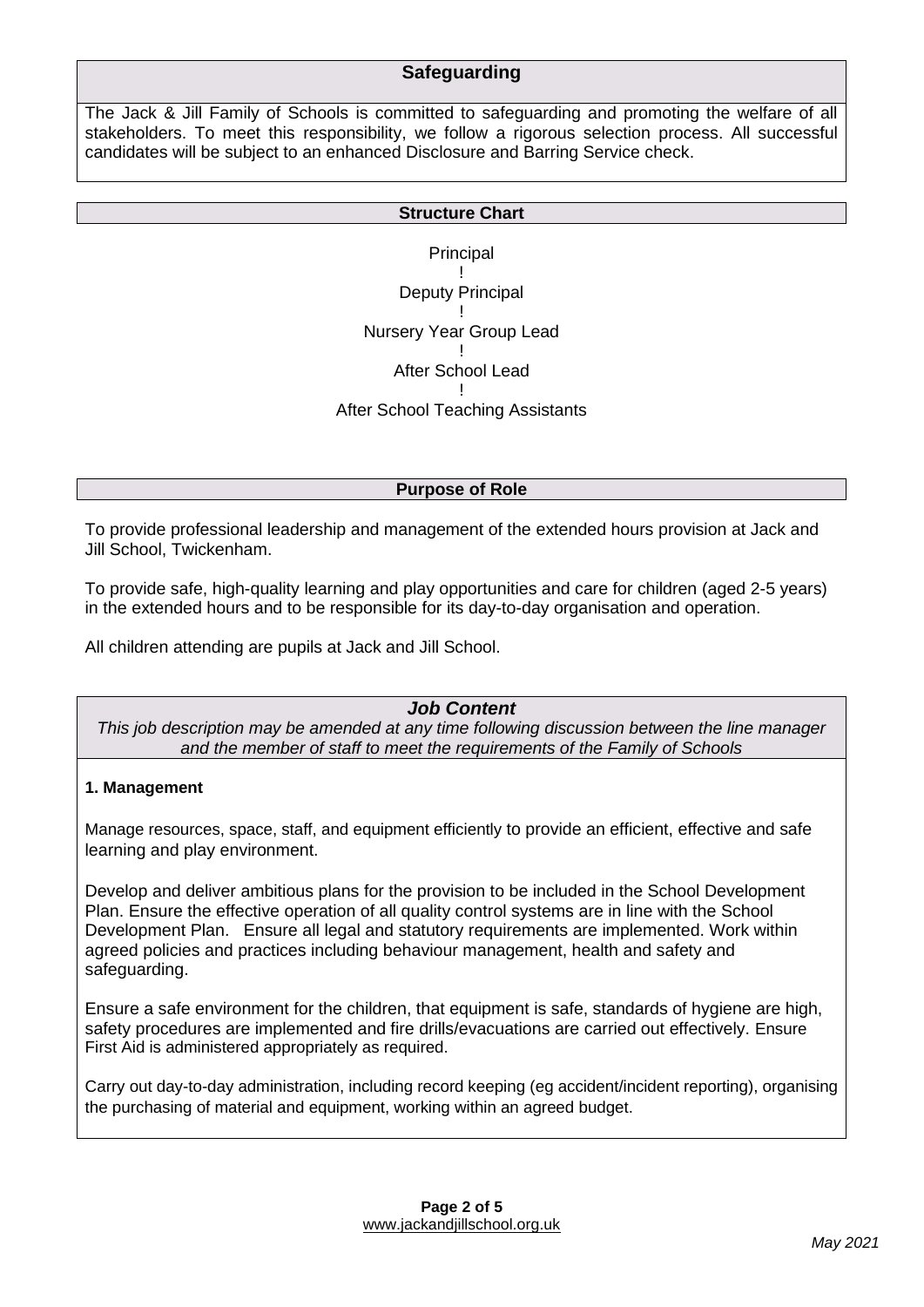Engage with parents/carers, ensuring effective communication, informing them about activities, sharing information about the children's involvement and enjoyment, to bring positive benefits and raise the profile of the Family of Schools.

Participate in any meetings reasonably arranged for any relevant purpose and attend and participate in all school events, as required, to promote the provision.

## **2. After School Provision**

The post holder is responsible for the provision, including:

- High quality, safe, creative and varied activities, with appropriate stimulation and support for the children
- All activities and play opportunities are organised and effectively resourced
- Promoting learning through play
- Providing full care for the children including safe delivery to parents and/or named carers.
- Managing the supervision of children whose parents are late collecting
- Providing healthy and varied refreshments.

#### **3. Developing and working with others**

Manage, motivate, support, challenge and develop the team to set high standards and secure continual improvement including own continuing professional development.

Regularly observe your team, conduct induction and supervision sessions and appraisals.

Run INSET training sessions for the team.

#### **4. Safeguarding**

The job holder has due regard for safeguarding and promoting the welfare of the children and will be required to follow the child protection procedures outlined in the schools' safeguarding policy.

#### **5. Other duties**

Other duties at an appropriate level may be required. Whilst every effort has been made to explain the main duties and responsibilities of the role, there may be other duties to ensure the success of the School.

#### **What we can offer**

First and foremost, this position offers you an opportunity to work in a 'family' of outstanding schools.

The role gives you the opportunity to maintain and grow your passion for working with children as well as managing and developing the extended hours provision of a very high achieving school.

|                   | <b>Person Specification</b> |  |
|-------------------|-----------------------------|--|
|                   |                             |  |
| <b>Attributes</b> |                             |  |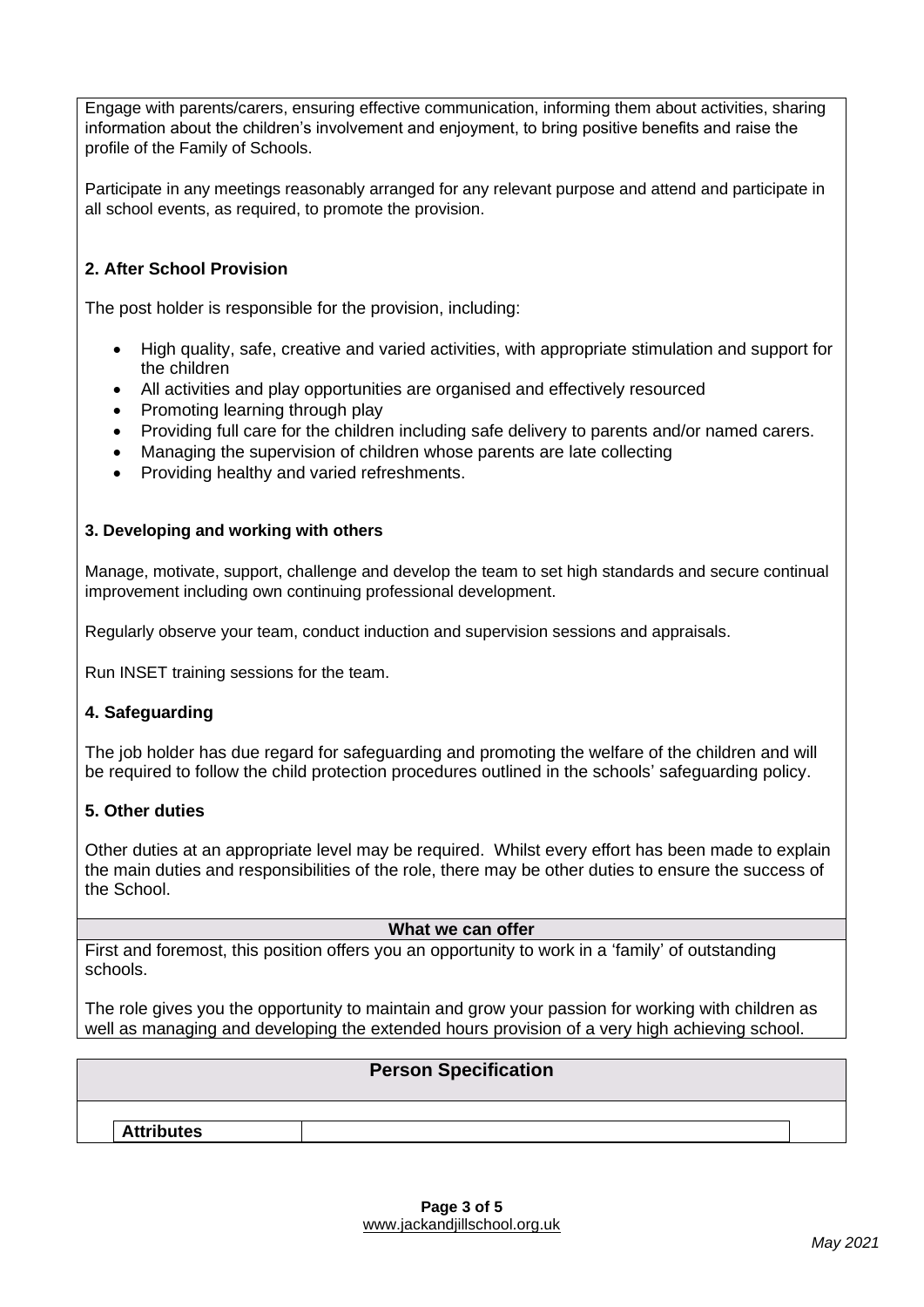| Qualifications             | Recognised childcare qualification (minimum NVQ Level 3 or<br>$\bullet$<br>equivalent is essential)<br>Valid First Aid Qualification preferred<br>$\bullet$<br>Evidence of up-to-date CPD<br>$\bullet$                                                                                                                                                                                                                                                                                                                                                                                    |
|----------------------------|-------------------------------------------------------------------------------------------------------------------------------------------------------------------------------------------------------------------------------------------------------------------------------------------------------------------------------------------------------------------------------------------------------------------------------------------------------------------------------------------------------------------------------------------------------------------------------------------|
| Experience                 | At least 3 years relevant experience in an Early Years environment,<br>$\bullet$<br>preferably within an extended services provision<br>Experience of planning and leading activities<br>٠<br>Excellent behaviour management using appropriate strategies<br>٠<br>Experience of observation and feedback on learning to further<br>$\bullet$<br>improve the quality of learning<br>Experience of managing people and resources<br>$\bullet$<br>Experience of raising standards of achievement for pupils                                                                                  |
| Knowledge                  | Good understanding of the Early Years curriculum<br>٠<br>Knowledge of current educational initiatives within an extended<br>$\bullet$<br>services environment and other current topics, for example,<br>healthy living and eco initiatives<br>Good knowledge and understanding of the principles that<br>underpin inclusion and equal opportunities and a commitment to<br>implementing these in practice<br>Understanding of the Ofsted inspection process                                                                                                                               |
| Leadership                 | Sound management experience in an early years<br>$\bullet$<br>setting/extended services setting<br>Evidence of leading, inspiring and motivating colleagues<br>٠<br>Ability to make difficult decisions and follow them through<br>٠                                                                                                                                                                                                                                                                                                                                                      |
| Vision                     | Supports our belief that a school curriculum requires focus,<br>$\bullet$<br>coherence and rigour and that extended services are to be<br>delivered in the same manner but with greater flexibility for<br>children and young people to develop their own activities.                                                                                                                                                                                                                                                                                                                     |
| Other Skills and Abilities | Excellent oral and written communication skills and good<br>$\bullet$<br>listening skills<br>Approachable and promotes positive working relationships<br>Ability to relate well to children and share their interests and<br>enthusiasm<br>Ability to effectively manage pupil discipline and have a<br>commitment to high quality pastoral care<br>Ability to show initiative and work pro-actively to ensure the<br>$\bullet$<br>smooth running of the provision<br><b>Excellent IT skills</b><br>$\bullet$<br>Ability to cope with the pressures of a demanding management<br>position |
| Behaviour                  | Demonstrates high standards of personal integrity, loyalty,<br>$\bullet$<br>discretion and professionalism.<br>A calm, patient and reassuring manner.                                                                                                                                                                                                                                                                                                                                                                                                                                     |